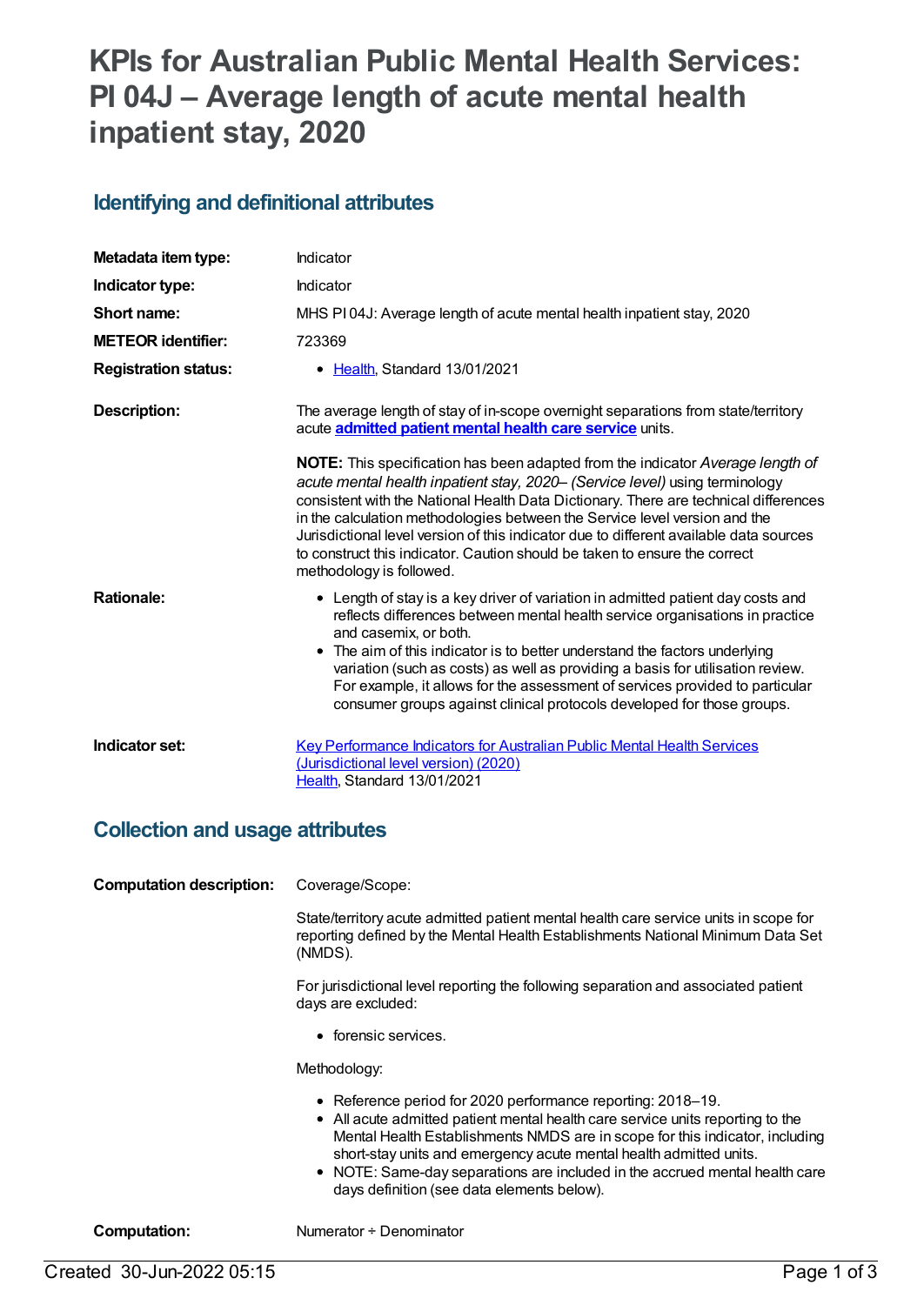| <b>Numerator:</b>          | Number of mental health care days for state/territory acute admitted patient mental<br>health care service unit(s) during the reference period. |
|----------------------------|-------------------------------------------------------------------------------------------------------------------------------------------------|
| Numerator data elements:   | <b>Data Element / Data Set-</b>                                                                                                                 |
|                            | Establishment—accrued mental health care days, total N[N(7)]                                                                                    |
|                            | NMDS / DSS                                                                                                                                      |
|                            | Mental health establishments NMDS 2018-19                                                                                                       |
|                            | Data Element / Data Set-                                                                                                                        |
|                            |                                                                                                                                                 |
|                            | Specialised mental health service—admitted patient care program type, code<br>N                                                                 |
|                            | NMDS / DSS                                                                                                                                      |
|                            | Mental health establishments NMDS 2018-19                                                                                                       |
|                            |                                                                                                                                                 |
| Denominator:               | Number of separations from state/territory acute admitted patient mental health<br>care service unit(s) occurring within the reference period.  |
| Denominator data           | Data Element / Data Set-                                                                                                                        |
| elements:                  |                                                                                                                                                 |
|                            | Establishment-number of separations (financial year), total N[NNNNN]                                                                            |
|                            | NMDS / DSS                                                                                                                                      |
|                            | Mental health establishments NMDS 2018-19                                                                                                       |
| Disaggregation:            | Service variables: target population.                                                                                                           |
|                            | Consumer attributes: not available.                                                                                                             |
| <b>Disaggregation data</b> | Data Element / Data Set-                                                                                                                        |
| elements:                  |                                                                                                                                                 |
|                            | Specialised mental health service-target population group, code N                                                                               |
|                            | NMDS / DSS                                                                                                                                      |
|                            | Mental health establishments NMDS 2018-19                                                                                                       |

# **Representational attributes**

| Mean (average)          |
|-------------------------|
| Real                    |
| Time (e.g. days, hours) |
| N[NN].N                 |
|                         |

# **Indicator conceptual framework**

**Framework and dimensions: Efficiency and [sustainability](https://meteor.aihw.gov.au/content/721208)** 

### **Accountability attributes**

Benchmark: State/territory level